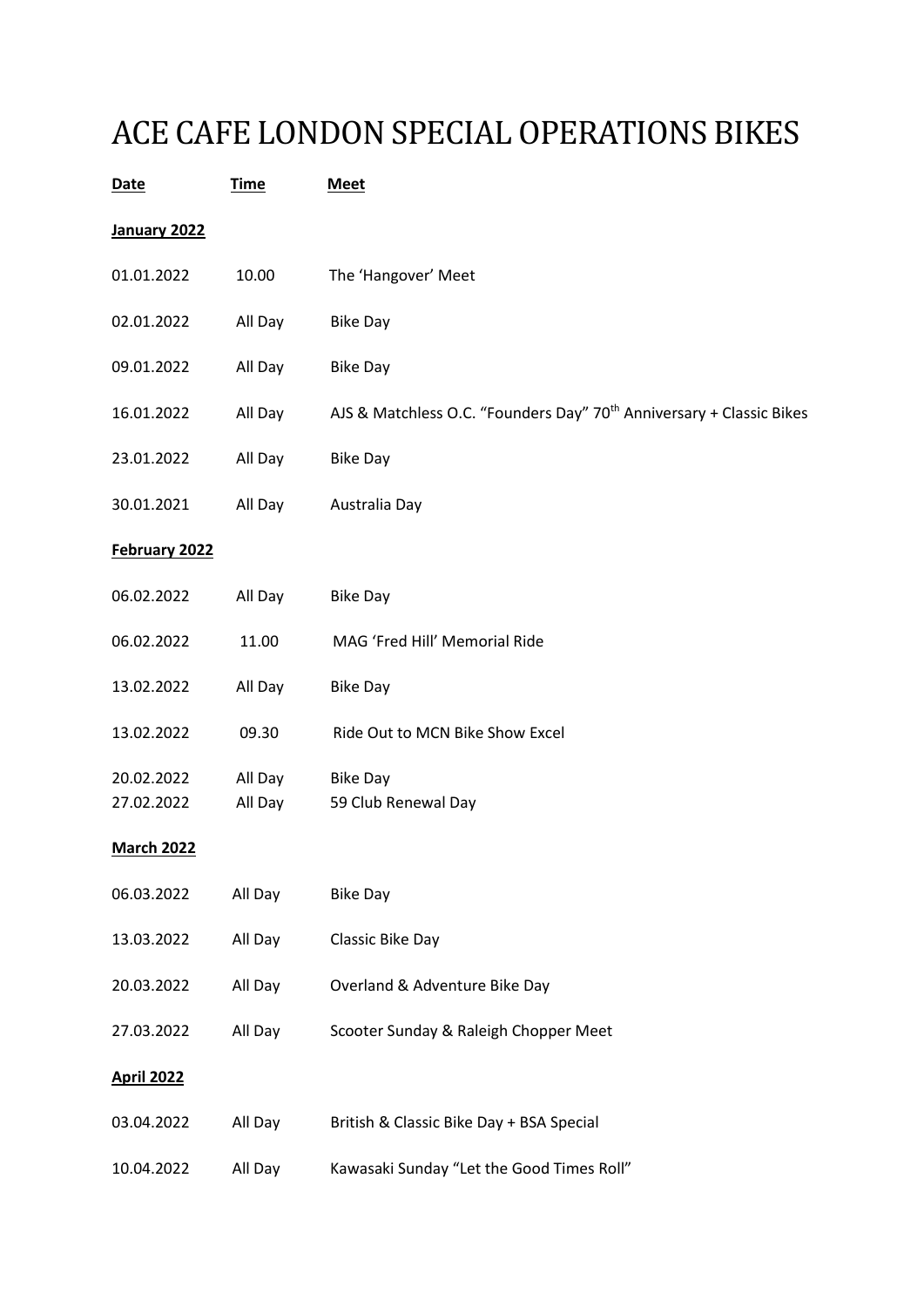| 17.04.2022                                           | All Day                               | Rocket III Owners Club                                                                               |  |
|------------------------------------------------------|---------------------------------------|------------------------------------------------------------------------------------------------------|--|
| 24.04.2022                                           | All Day                               | Ride It & Drive It Day (In aid of NSPCC 'Childline')                                                 |  |
| <b>May 2022</b>                                      |                                       |                                                                                                      |  |
| 01.05.2022                                           | All Day                               | Italian Bike Day                                                                                     |  |
| 08.05.2022<br>08.05.2022<br>15.05.2022<br>22.05.2022 | All Day<br>Noon<br>All Day<br>All Day | <b>BMW Bike Day</b><br>59 Club 60 <sup>th</sup> Anniversary Ride Out<br>Two-Stroke Day<br>Yamaha Day |  |
| 29.05.2022                                           | All Day                               | RBLRB Day in aid of the Poppy Appeal                                                                 |  |
| <u>June 2022</u>                                     |                                       |                                                                                                      |  |
| 02.06.2022                                           | 10.30                                 | Margate Meltdown Run                                                                                 |  |
| 05.06.2022                                           | All Day                               | MAD Sunday (Motorcycle Awareness Day) + MAG London                                                   |  |
| 12.06.2022                                           | All Day                               | Triumph '120 <sup>th</sup> Anniversary' Bike Day                                                     |  |
| 19.06.2022                                           | All Day                               | Polish Bike Day                                                                                      |  |
| 26.06.2022                                           | All Day                               | Triton & Cafe Racer Day                                                                              |  |
| July 2022                                            |                                       |                                                                                                      |  |
| 02.07.2022                                           | All Day                               | Diamond Day - NCC London Custom Bike Show                                                            |  |
| 03.07.2022                                           | All Day                               | Honda Bike Day                                                                                       |  |
| 10.07.2022                                           | All Day                               | Indian & Victory Bike Day                                                                            |  |
| 17.07.2022                                           | All Day                               | 70's Bike Day + Ogri 50th Birthday Special + VJMC 40 <sup>th</sup> Anniversary                       |  |
| 24.07.2022                                           | All Day                               | Trike Day & Sidecar Sunday in aid of NABD                                                            |  |
| 31.07.2022                                           | All Day                               | Sports Bike Special + Brazilian Motorcyclist Festival                                                |  |
| <b>August 2022</b>                                   |                                       |                                                                                                      |  |
| 07.08.2022                                           | All Day                               | Suzuki Sunday                                                                                        |  |
| 14.08.2022                                           | All Day                               | Vintage & Classic Bike Day                                                                           |  |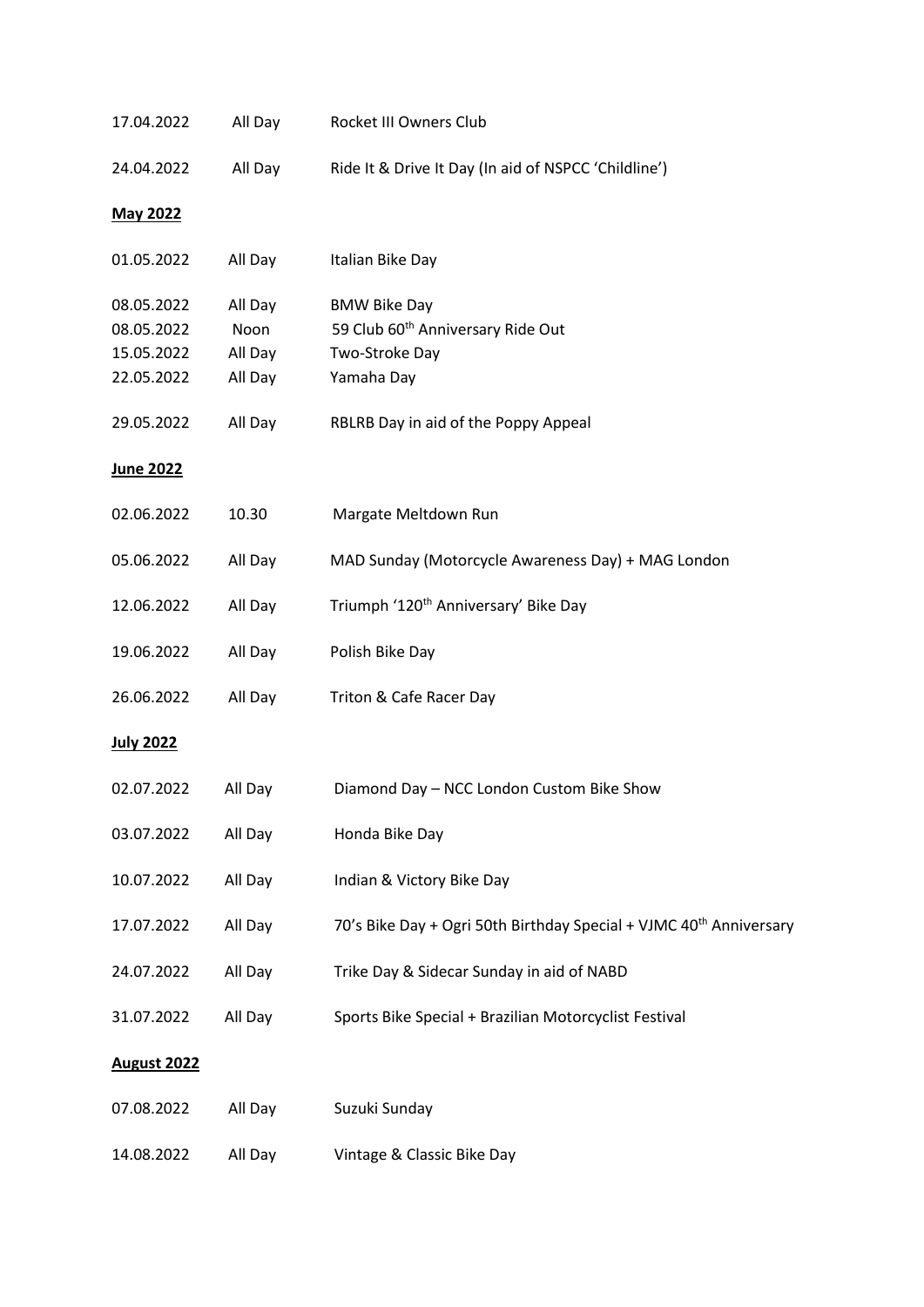| 21.08.2022               | All Day            | Ladies Day - Bring What Ya Run                                                     |  |  |
|--------------------------|--------------------|------------------------------------------------------------------------------------|--|--|
| 28.08.2022               | All Day            | Harley Day                                                                         |  |  |
| September 2022           |                    |                                                                                    |  |  |
| 02.09.2022<br>In         | 18.00              | Ace Cafe Reunion Weekend - (Continental Run Ride-                                  |  |  |
| 03.09.2022               | All Day            | Ace Cafe Reunion Weekend Party (& London Ride-Out)                                 |  |  |
| 04.09.2022               | 10.30              | Ace Cafe Reunion - Brighton Burn Up!                                               |  |  |
| 11.09.2022               | All Day            | Blue-Haze Day - Fantic & Fizzy Frenzy & 2-Strokes                                  |  |  |
| 18.09.2022               | All Day            | Custom & Cruiser Bike Day                                                          |  |  |
| 25.09.2022               | All Day            | 59 Club Day + BSA Bantam Meet                                                      |  |  |
| October 2022             |                    |                                                                                    |  |  |
| 02.10.2022               | All Day            | 'End of Summer' Scooter n' Mod Special                                             |  |  |
| 09.10.2022               | All Day            | Brit V's (Vincent & Velocette) & Classic Bike Day                                  |  |  |
| 16.10.2022<br>23.10.2022 | All Day<br>All Day | Red Oktober - Eastern Bloc Vehicle Day<br>"Naked" Bike Day + WSRA Speedway Special |  |  |
| 30.10.2022               | All Day            | Rat, Brat, Bobbers, Choppers (& Rat Rods)                                          |  |  |
| November 2022            |                    |                                                                                    |  |  |
| 06.11.2022               | All Day            | Ton Up Day - England Expects                                                       |  |  |
| 13.11.2022               | All Day            | Poppy Day Parade & Service - Military Vehicle Meet                                 |  |  |
| 20.11.2022               | All Day            | Ariel O.C. "Founders Day" + Classic Bike Day                                       |  |  |
| 27.11.2022               | All Day            | Mud Pluggers Day                                                                   |  |  |
| December 2022            |                    |                                                                                    |  |  |
| 04.12.2022<br>11.12.2022 | All Day<br>All Day | Bike Day + Ace Cafe Club Day Xmas Meet<br><b>Bike Day</b>                          |  |  |
| 11.12.2022               | 11.00              | Paws n' Claws Pet Food Run                                                         |  |  |